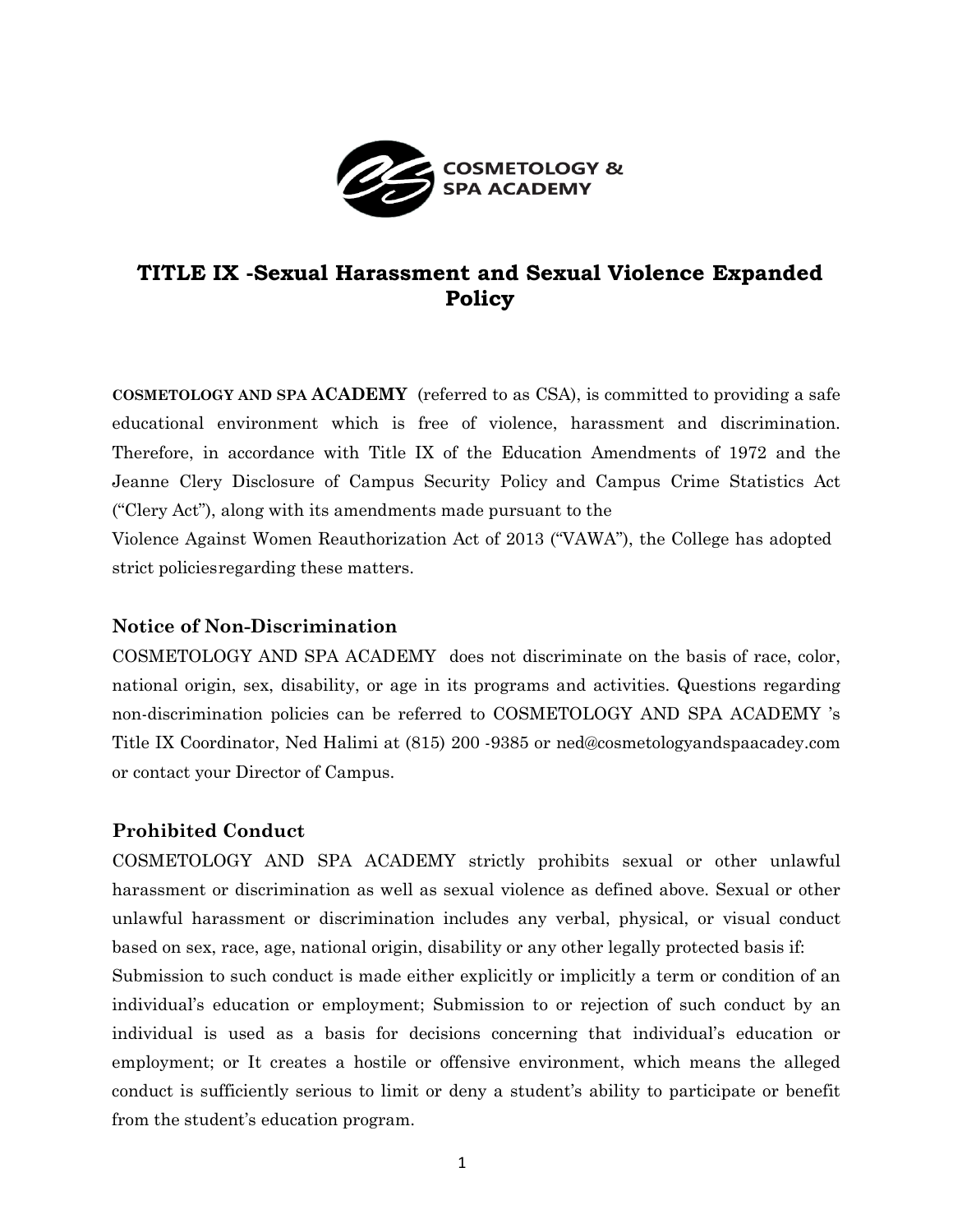Unlawful harassment or discrimination may include racial epithets, slurs and derogatory remarks, stereotypes, jokes, posters or cartoons based on race, national origin, age, disability, marital status, or other legally protected categories.

Sexual harassment is conduct based on sex, whether directed towards a person of the opposite or same sex, and may include explicit sexual propositions, sexual innuendo, suggestive comments, sexually oriented "kidding" or "teasing", practical jokes, jokes about or displays of obscene printed or visual material, questions about sexual fantasies, preferences or history, and physical contact such as patting, pinching, or intentionally brushing against another person's body. Gender-based harassment, including acts of verbal, nonverbal or physical aggression, intimidation, or hostility based on sex or sexstereotyping are strictly prohibited, even if those acts do not involve conduct of a sexual nature.

#### **Complaint/Grievance Procedure**

If you believe that you have experienced or witnessed harassment or sexual violence, notify your instructor, campus director, or preferably the Title IX Coordinator as soon as possible after the incident. Do not allow an inappropriate situation to continue by not reporting it, regardless of who is creating the situation. Also, it is important to preserve any evidence that may assist in proving that an alleged criminal offense occurred or that may be helpful in obtaining a protection order. No employee, contract worker, student, vendor, or other person who does business with the School is exempt from the prohibitions in this policy. In order to facilitate the investigation, your complaint should include details of the incident or incidents, names of the individuals involved and names of any witnesses.

Following an alleged offense, victims will be provided with written information on available assistance in, changing academic and working situations. CSA will make these accommodations if the victim requests them and if they are reasonably available, regardless of whether the victim chooses to report the crime to local law enforcement. Students have the right to request the reasonable academic accommodations through the Executive Director. Accommodation requests will be handled via the Title IX Coordinator.

#### **Title IX Coordinator**

The Title IX Coordinator has the responsibility of overseeing all Title IX related activities, complaints and investigations. The Title IX Coordinator, information Ned Halimi, 700 E Terra Cotta Ave, Crystal Lake , IL 60014 ; ;Ph nr 1 815 200 9385 ; email address [ned@cosmetologyandspaacademy.com](mailto:ned@cosmetologyandspaacademy.com) .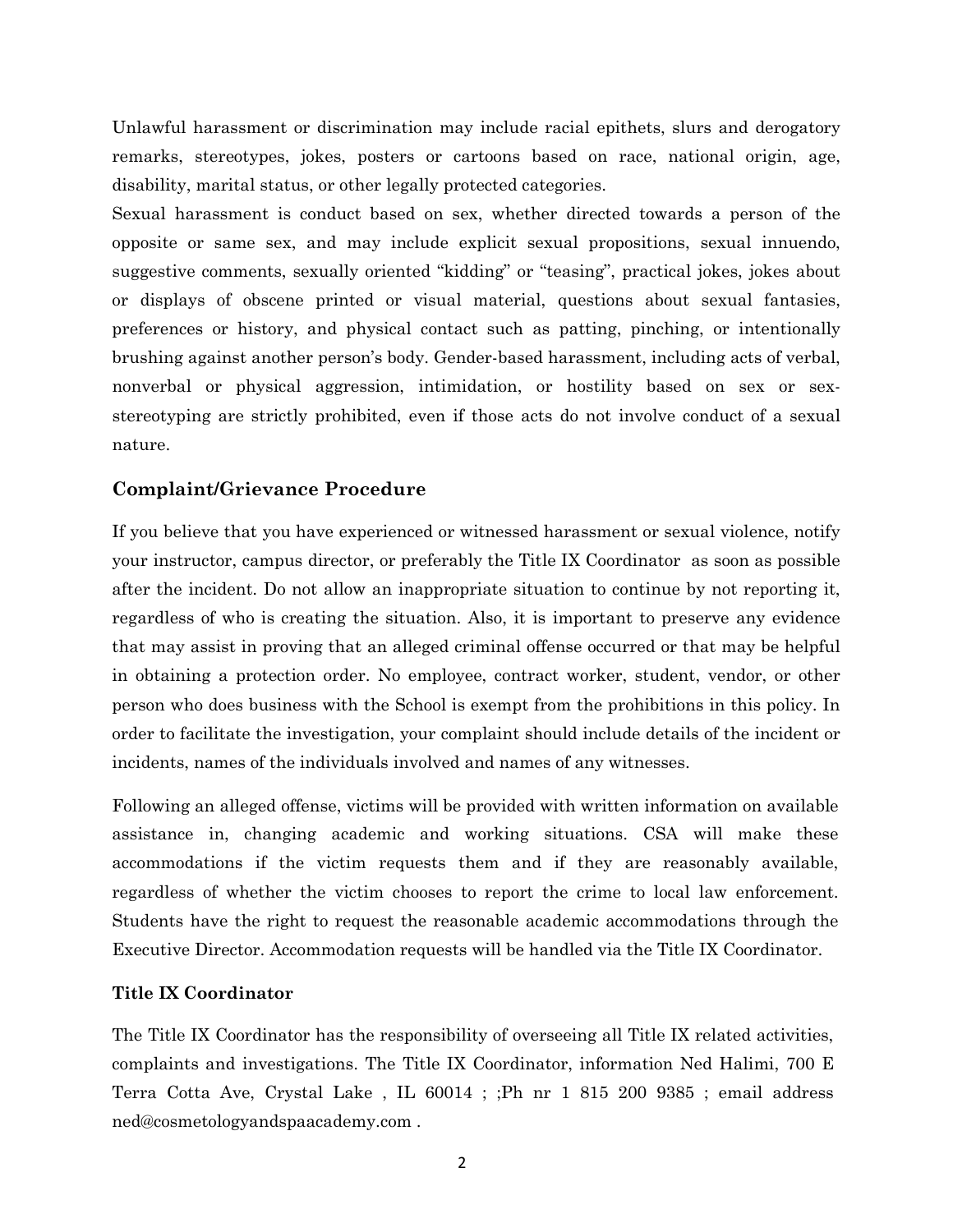## **Investigation of Complaints**

In response to all complaints, the College promises prompt and equitable resolution through a reliable and impartial investigation of complaints, including the opportunity for both parties to present witnesses or other evidence. The time necessary to conduct an investigation will vary based on complexity. CSA shall maintain confidentiality for all parties to the extent possible, but absolute confidentiality cannot be guaranteed. In cases where a student does not give consent for an investigation, CSA will weigh the student's request for confidentiality against the impact on School safety to determine whether an investigation must proceed. Complainants should be aware that in a formal investigation due process generally requires that the identity of the charging party and the substance of the complaint be revealed to the person charged with the alleged harassment.

The preponderance of the evidence standard will apply to investigations, meaning CSA will evaluate whether it is more likely than not that the alleged conduct occurred. Both parties will receivewritten notice of the outcome of the complaint.

During the investigation, CSA will provide interim measures, as necessary, to protect the safetyand well being of students and/or employees involved.

If CSA determines that unlawful harassment or sexual violence has occurred, immediate appropriate corrective action will be taken in accordance with the circumstances involved, and Empire will take steps to prevent the recurrence of any harassment or discrimination. Any employee determined by Empire to be responsible for unlawful harassment or discrimination will be subject to appropriate disciplinary action, up to and including termination. Remedies for student-related claims may include, but are not limited to, an order to stay away, suspension, or expulsion.

To initiate a criminal investigation, reports of sexual violence should be made to "911" or local law enforcement. The criminal process is separate from the School's disciplinary process. To the extent that an employee or contract worker is not satisfied with the School's handling of a harassment or discrimination complaint, he or she may also contact the appropriate state or federal enforcement agency for legal relief.

### **Retaliation Prohibited**

CSA will not retaliate against anyone for filing a complaint, and will not tolerate retaliation by students or employees. If you believe you have been retaliated against, you should promptly notify theTitle IX Coordinator.